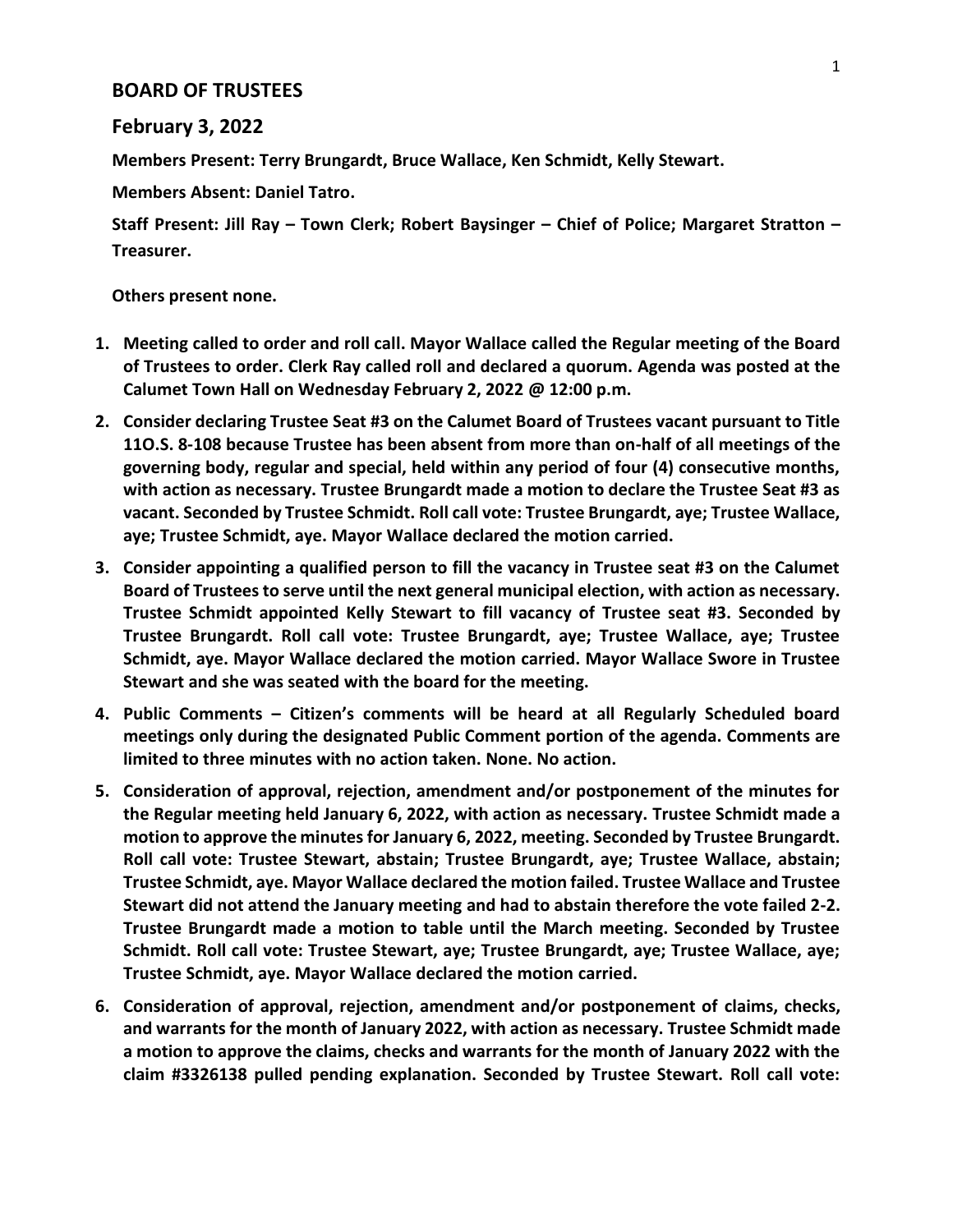**Trustee Stewart, aye; Trustee Wallace, aye; Trustee Brungardt, aye; Trustee Schmidt, aye. Mayor Wallace declared the motion carried.**

- **7. Consideration of approval, rejection, amendment and/or postponement of report submitted by the Fire Department secretary, with action as necessary. Terry Brungardt gave a brief report on the runs and meeting information. No Action.**
- **8. Consideration of approval, rejection, amendment and/or postponement of purchasing needed medical/first aid bags and equipment for Fire Department, with action as necessary. Trustee Schmidt made a motion to approve the purchase of the needed medical/first aid bags and equipment for Fire Department. Seconded by Trustee Stewart. Roll call vote: Trustee Stewart, aye; Trustee Brungardt, aye; Trustee Wallace, aye; Trustee Schmidt, aye. Mayor Wallace declared the motion carried.**
- **9. Consideration of approval, rejection, amendment and/or postponement of report submitted by the Police Chief, with action as necessary. Police Chief gave a description of the runs, stops and reports give for the month. No action.**
- **10. Consideration of approval, rejection, amendment and/or postponement of purchasing 3 bulletproof vests for all reserve police officers as well as needed equipment for two new reserve officers about to start with the Calumet police department, with action as necessary. Trustee Brungardt made a motion to approve the purchase of 3 new bulletproof vest and the equipment needed for two new reserve officers for the Calumet Police department. Seconded by Trustee Stewart. Roll call vote: Trustee Stewart, aye; Trustee Brungardt, aye; Trustee Wallace, aye; Trustee Schmidt, aye. Mayor Wallace declared the motion carried.**
- **11. Consideration of approval, rejection, amendment and/or postponement of report submitted by the Public Works Superintendent, with action as necessary. No public works employees in attendance. No Action.**
- **12. Consideration of approval, rejection, amendment and/or postponement of the nomination of the 5 Park Committee members with the members present being sworn in, and the removal of Bailey McDoulett as she no longer would like to participate, with action as necessary. Kelly Stewart advised that the 5 members of the parks committee are as follows, Travis Ewton, Jessica Hladik, Kelly Stewart, Taylor Hunter and Andra Jones. Trustee Brungardt made a motion to approve the nominated members and add Andra Jones and remove Bailey McDoulett on the Parks Committee. Seconded by Trustee Stewart. Roll call vote: Trustee Stewart, aye; Trustee Brungardt, aye; Trustee Wallace, aye; Trustee Schmidt, aye. Mayor Wallace declared the motion carried.**
- **13. Consideration of approval, rejection, amendment and/or postponement of the approval to move forward with proposal from Municode to bring our Town code of ordinance book up to date, with action as necessary. Trustee Brungardt made a motion to table until the March meeting. Seconded by Trustee Stewart. Roll call vote: Trustee Stewart, aye; Trustee Brungardt, aye; Trustee Wallace, aye; Trustee Schmidt, aye. Mayor Wallace declared the motion carried.**
- **14. Consideration of approval, rejection, amendment and/or postponement of the approval to move forward with the purchase of new software for the water department and accounting with Quick Clerk books, with the start date of 07/01/2022, with action as necessary. Trustee Stewart made a motion to table until the march meeting. Seconded by Trustee Brungardt.**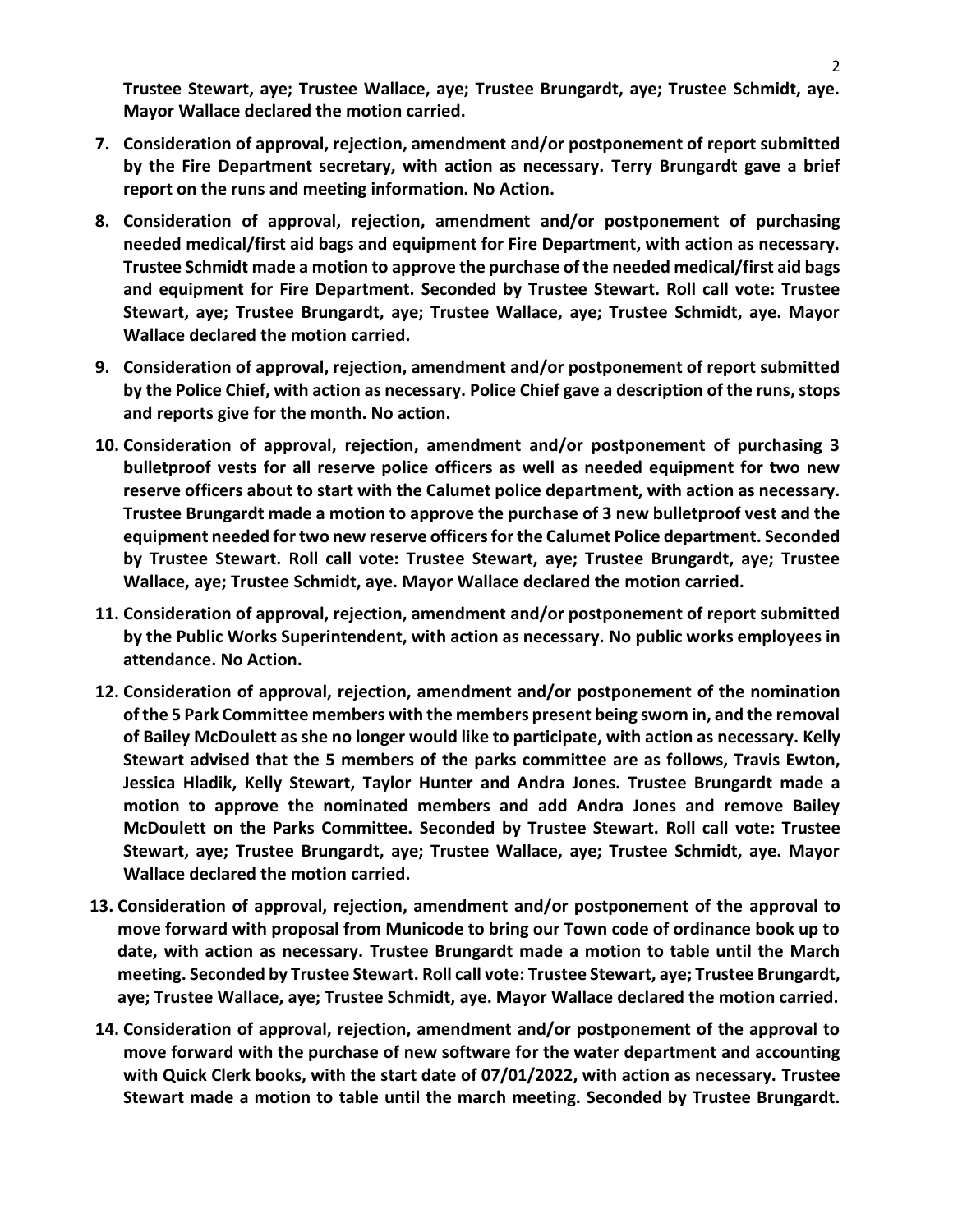**Roll call vote: Trustee Stewart, aye; Trustee Brungardt, aye; Trustee Wallace, aye; Trustee Schmidt, aye. Mayor Wallace declared the motion carried.**

- **15. Consideration of approval, rejection, amendment and/or postponement of entering into executive session for the purpose of thefollowing:**
	- **a. Discussion concerning the purchase or appraisal of the following described real property pursuant to 25 O, S. Section 307 B (3): The tract of land in the Town of Calumet, Oklahoma, lying north of Jiffy Trip and south of 107 S. Calumet Road.**
	- **b. Discussion concerning accepting the resignation of Calumet Public Works Authority Supervisor Joseph Thornton, also, to go forward with receiving applications for a Calumet Public Works Authority Supervisor with action as necessary.**
	- **c. Discussion concerning releasing Jerry Goodwin from his 90-day probation, with action as necessary.**

**Trustee Brungardt made a motion to enter into executive session. Seconded by Trustee Stewart. Roll call vote: Trustee Stewart, aye; Trustee Brungardt, aye; Trustee Wallace, aye; Trustee Schmidt, aye. Mayor Wallace declared the motion carried.**

- **16. Consideration of approval, rejection, amendment and/or postponement of reconvening into open session. Trustee Brungardt made a motion to reconvene into open session. Seconded by Trustee Schmidt. Roll call vote: Trustee Stewart, aye; Trustee Brungardt, aye; Trustee Wallace, aye; Trustee Schmidt, aye. Mayor Wallace declared the motion carried.**
- **17. Consideration of approval, rejection, amendment and/or postponement of taking action on the following:**
	- **a. Discussion concerning the purchase or appraisal of the following described real property pursuant to 25 O, S. Section 307 B (3): The tract of land in the Town of Calumet, Oklahoma, lying north of Jiffy Trip and south of 107 S. Calumet Road.**
	- **b. Discussion concerning accepting the resignation of Calumet Public Works Authority Supervisor Joseph Thornton, also, to go forward with receiving applications for a Calumet Public Works Authority Supervisor with action as necessary.**
	- **c. Discussion concerning releasing Jerry Goodwin from his 90-day probation, with action as necessary.**

**Trustee Schmidt made a motion on item A. for the mayor to continue as discussed in executive session. Seconded by Trustee Brungardt. Roll call vote: Trustee Stewart, aye; Trustee Brungardt, aye; Trustee Wallace, aye; Trustee Schmidt, aye. Mayor Wallace declared the motion carried.**

**Trustee Schmidt made a motion on item B. to accept the resignation of Joseph Thornton, and to move forward with advertising the job opening. Seconded by Trustee Brungardt. Roll call**